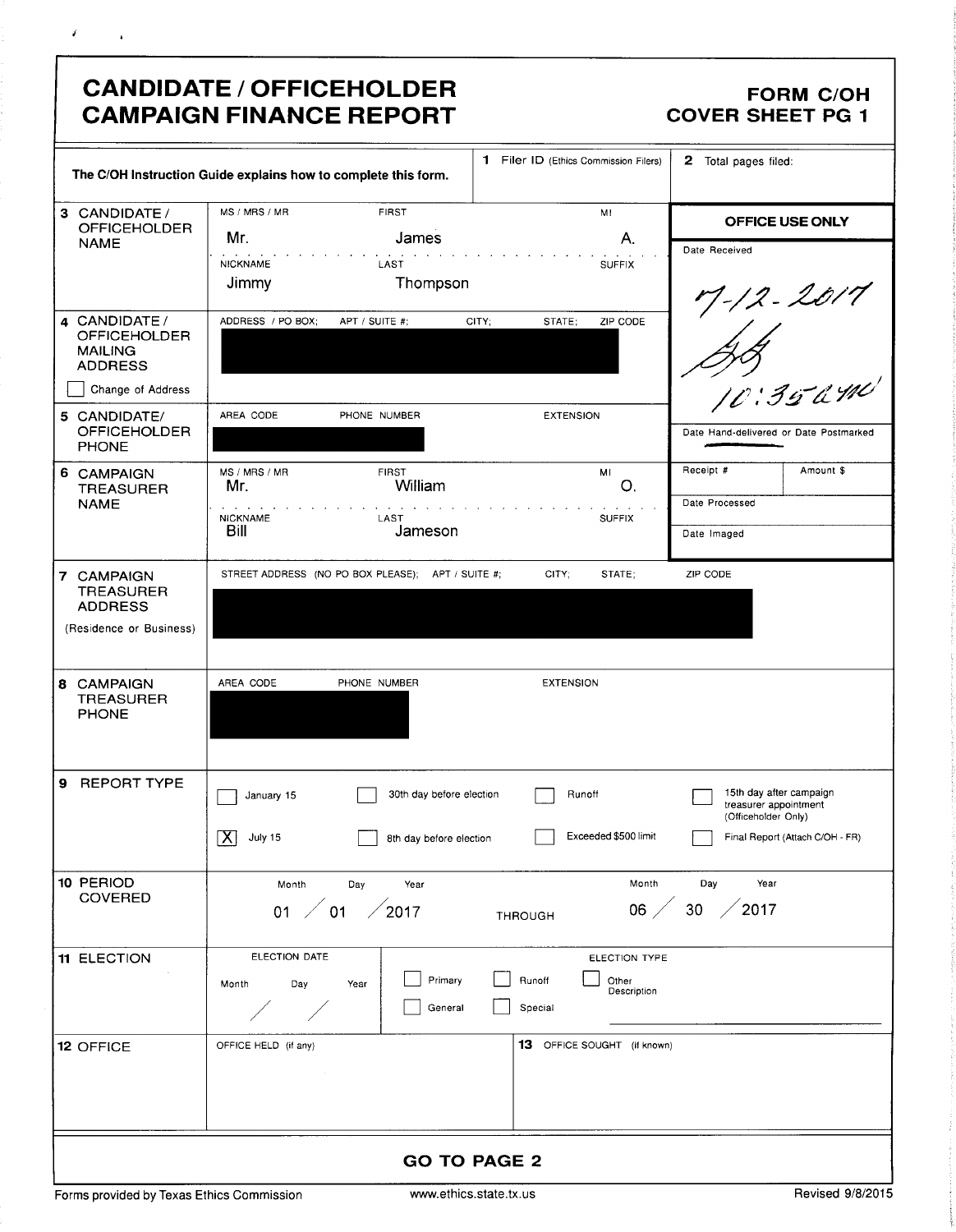### CANDIDATE / OFFICEHOLDER FORM C/OH<br>CAMPAIGN FINANCE REPORT COVER SHEET PG 2 **CAMPAIGN FINANCE REPORT**

 $\lambda$ 

| 14 C/OH NAME                                                                     |                                                                                                                                                                                                                                                                                                                                                                                                  |                                                                                                                                                                                                                                          | <b>15</b> Filer ID (Ethics Commission Filers) |  |  |  |
|----------------------------------------------------------------------------------|--------------------------------------------------------------------------------------------------------------------------------------------------------------------------------------------------------------------------------------------------------------------------------------------------------------------------------------------------------------------------------------------------|------------------------------------------------------------------------------------------------------------------------------------------------------------------------------------------------------------------------------------------|-----------------------------------------------|--|--|--|
| <b>16 NOTICE FROM</b><br><b>POLITICAL</b><br>COMMITTEE(S)                        | THIS BOX IS FOR NOTICE OF POLITICAL CONTRIBUTIONS ACCEPTED OR POLITICAL EXPENDITURES MADE BY POLITICAL COMMITTEES TO<br>SUPPORT THE CANDIDATE / OFFICEHOLDER. THESE EXPENDITURES MAY HAVE BEEN MADE WITHOUT THE CANDIDATE'S OR OFFICEHOLDER'S<br>KNOWLEDGE OR CONSENT. CANDIDATES AND OFFICEHOLDERS ARE REQUIRED TO REPORT THIS INFORMATION ONLY IF THEY RECEIVE NOTICE<br>OF SUCH EXPENDITURES. |                                                                                                                                                                                                                                          |                                               |  |  |  |
|                                                                                  | <b>COMMITTEE TYPE</b>                                                                                                                                                                                                                                                                                                                                                                            | <b>COMMITTEE NAME</b>                                                                                                                                                                                                                    |                                               |  |  |  |
|                                                                                  | GENERAL                                                                                                                                                                                                                                                                                                                                                                                          |                                                                                                                                                                                                                                          |                                               |  |  |  |
|                                                                                  | SPECIFIC                                                                                                                                                                                                                                                                                                                                                                                         | <b>COMMITTEE ADDRESS</b>                                                                                                                                                                                                                 |                                               |  |  |  |
|                                                                                  |                                                                                                                                                                                                                                                                                                                                                                                                  | COMMITTEE CAMPAIGN TREASURER NAME                                                                                                                                                                                                        |                                               |  |  |  |
| <b>Additional Pages</b>                                                          |                                                                                                                                                                                                                                                                                                                                                                                                  |                                                                                                                                                                                                                                          |                                               |  |  |  |
|                                                                                  |                                                                                                                                                                                                                                                                                                                                                                                                  | COMMITTEE CAMPAIGN TREASURER ADDRESS                                                                                                                                                                                                     |                                               |  |  |  |
| 17 CONTRIBUTION<br><b>TOTALS</b>                                                 | TOTAL POLITICAL CONTRIBUTIONS OF \$50 OR LESS (OTHER THAN<br>1.<br>PLEDGES, LOANS, OR GUARANTEES OF LOANS), UNLESS ITEMIZED                                                                                                                                                                                                                                                                      | 0.00<br>\$                                                                                                                                                                                                                               |                                               |  |  |  |
|                                                                                  | TOTAL POLITICAL CONTRIBUTIONS<br>2.<br>(OTHER THAN PLEDGES, LOANS, OR GUARANTEES OF LOANS)                                                                                                                                                                                                                                                                                                       |                                                                                                                                                                                                                                          |                                               |  |  |  |
| <b>EXPENDITURE</b><br><b>TOTALS</b>                                              | TOTAL POLITICAL EXPENDITURES OF \$100 OR LESS,<br>З.<br>UNLESS ITEMIZED                                                                                                                                                                                                                                                                                                                          | 0.00<br>\$                                                                                                                                                                                                                               |                                               |  |  |  |
|                                                                                  | <b>TOTAL POLITICAL EXPENDITURES</b><br>4.                                                                                                                                                                                                                                                                                                                                                        |                                                                                                                                                                                                                                          |                                               |  |  |  |
| <b>CONTRIBUTION</b><br><b>BALANCE</b>                                            | TOTAL POLITICAL CONTRIBUTIONS MAINTAINED AS OF THE LAST DAY<br>5.<br>OF REPORTING PERIOD                                                                                                                                                                                                                                                                                                         | \$<br>134,228.49                                                                                                                                                                                                                         |                                               |  |  |  |
| <b>OUTSTANDING</b><br><b>LOAN TOTALS</b>                                         | TOTAL PRINCIPAL AMOUNT OF ALL OUTSTANDING LOANS AS OF THE<br>6.<br>LAST DAY OF THE REPORTING PERIOD                                                                                                                                                                                                                                                                                              | \$<br>0.00                                                                                                                                                                                                                               |                                               |  |  |  |
| 18 AFFIDAVIT<br>NEWSTERN WARD<br><b>Altrea</b>                                   |                                                                                                                                                                                                                                                                                                                                                                                                  | I swear, or affirm, under penalty of perjury, that the accompanying report is<br>true and correct and includes all information required to be reported by me<br>under Title 15, Election Code.<br>Signature of Candidate or Officeholder |                                               |  |  |  |
| AFFIX NOTARY STAMP / SEALABOVE<br>Sworn to and subscribed before me, by the said |                                                                                                                                                                                                                                                                                                                                                                                                  |                                                                                                                                                                                                                                          | this the                                      |  |  |  |
| day o                                                                            |                                                                                                                                                                                                                                                                                                                                                                                                  | to certify which, witness my hand and seal of office.                                                                                                                                                                                    |                                               |  |  |  |
| Signature of officer administering oath                                          |                                                                                                                                                                                                                                                                                                                                                                                                  | Printed name of officer administering ogth                                                                                                                                                                                               | Title of officer administering oath           |  |  |  |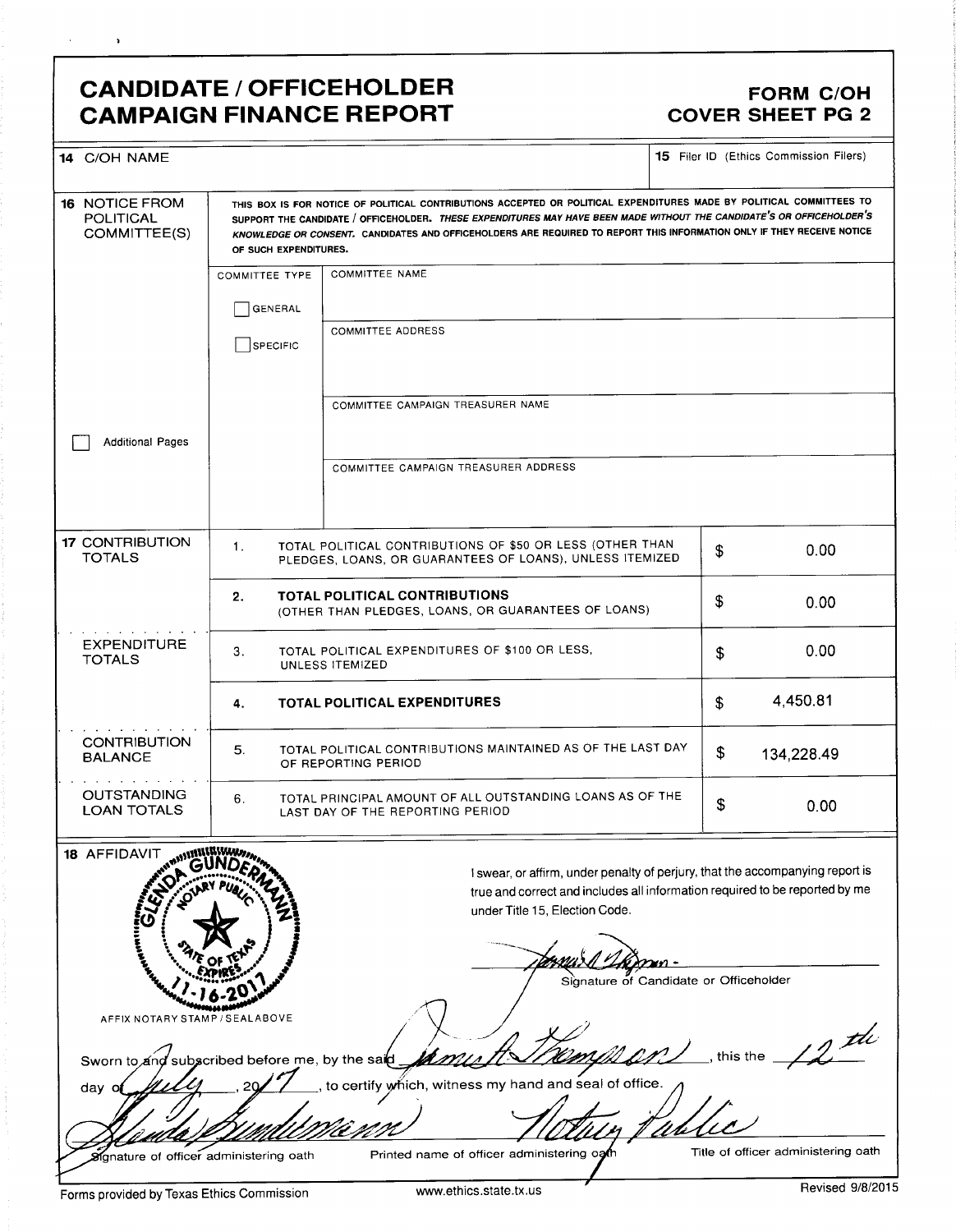## SUBTOTALS - C/OH FORM C/OH

 $\mathbf{A}_{\rm{max}}$  and  $\hat{\mathbf{r}}$ 

# COVER SHEET PG 3

| 20 Filer ID (Ethics Commission Filers)<br>19 FILER NAME<br>James A. Thompson                 |                                                                             |            |  |  |  |  |
|----------------------------------------------------------------------------------------------|-----------------------------------------------------------------------------|------------|--|--|--|--|
|                                                                                              |                                                                             |            |  |  |  |  |
| 21 SCHEDULE SUBTOTALS<br>NAME OF SCHEDULE                                                    | <b>SUBTOTAL</b><br><b>AMOUNT</b>                                            |            |  |  |  |  |
| 1.                                                                                           | SCHEDULE A1: MONETARY POLITICAL CONTRIBUTIONS                               |            |  |  |  |  |
| 2.                                                                                           | SCHEDULE A2: NON-MONETARY (IN-KIND) POLITICAL CONTRIBUTIONS                 | \$         |  |  |  |  |
| З.                                                                                           | SCHEDULE B: PLEDGED CONTRIBUTIONS                                           | \$         |  |  |  |  |
| 4.                                                                                           | <b>SCHEDULE E: LOANS</b>                                                    | \$         |  |  |  |  |
| 5.<br>X                                                                                      | SCHEDULE F1: POLITICAL EXPENDITURES MADE FROM POLITICAL CONTRIBUTIONS       | \$4,450.81 |  |  |  |  |
| 6.                                                                                           | SCHEDULE F2: UNPAID INCURRED OBLIGATIONS                                    | \$         |  |  |  |  |
| 7.                                                                                           | SCHEDULE F3: PURCHASE OF INVESTMENTS MADE FROM POLITICAL CONTRIBUTIONS      | \$         |  |  |  |  |
| 8.                                                                                           | SCHEDULE F4: EXPENDITURES MADE BY CREDIT CARD                               | \$         |  |  |  |  |
| 9.                                                                                           | SCHEDULE G: POLITICAL EXPENDITURES MADE FROM PERSONAL FUNDS                 | \$         |  |  |  |  |
| 10.                                                                                          | SCHEDULE H: PAYMENT MADE FROM POLITICAL CONTRIBUTIONS TO A BUSINESS OF C/OH | \$         |  |  |  |  |
| 11.                                                                                          | SCHEDULE I: NON-POLITICAL EXPENDITURES MADE FROM POLITICAL CONTRIBUTIONS    |            |  |  |  |  |
| SCHEDULE K: INTEREST, CREDITS, GAINS, REFUNDS, AND CONTRIBUTIONS<br>12.<br>RETURNED TO FILER | \$                                                                          |            |  |  |  |  |
|                                                                                              |                                                                             |            |  |  |  |  |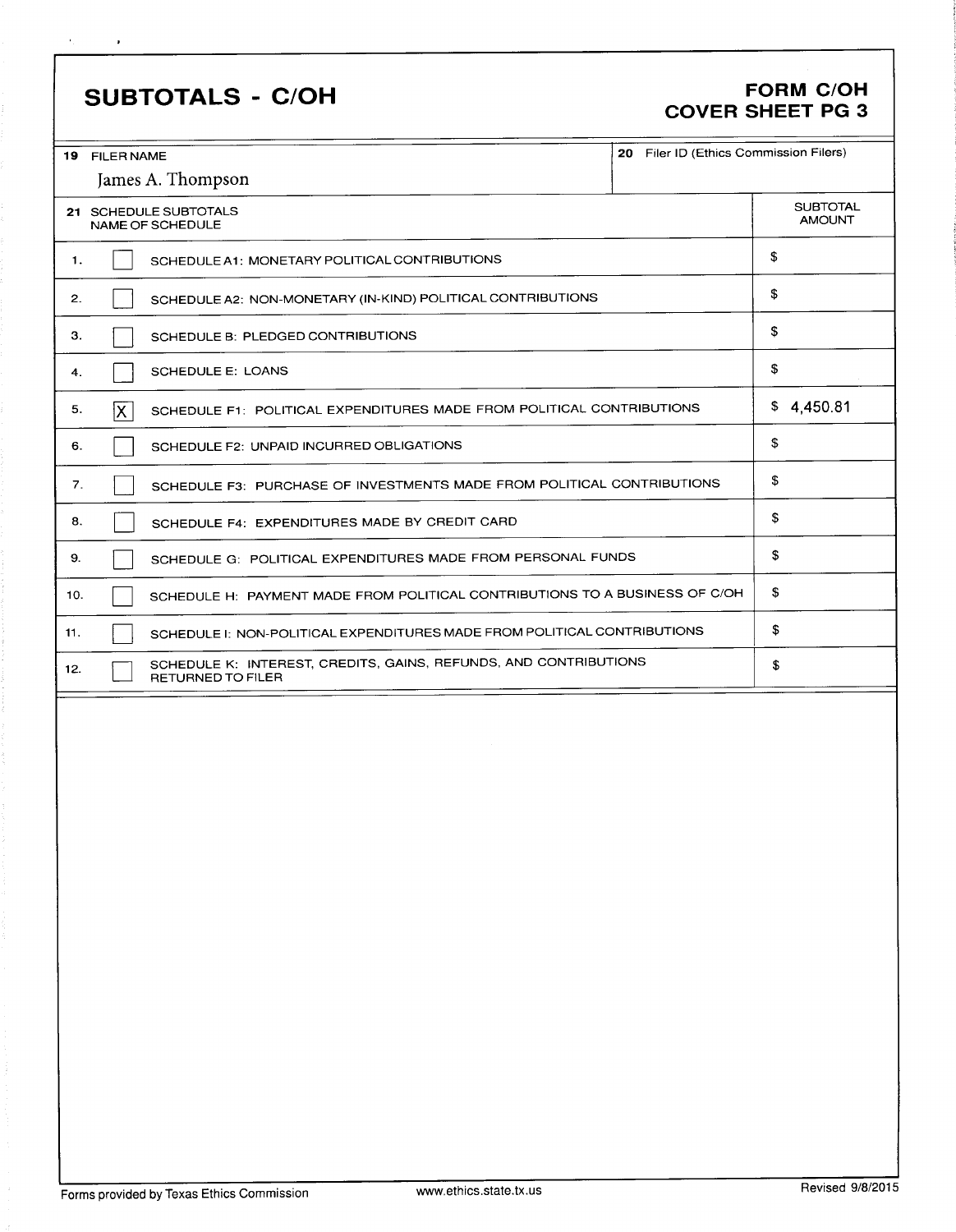### POLITICAL EXPENDITURES MADE FROM POLITICAL CONTRIBUTIONS SCHEDULE F1

4

 $\sim$ 

| Advertising Expense<br>Accounting/Banking<br>Consulting Expense<br>Contributions/Donations Made By<br>Candidate/Officeholder/Political Committee<br>Credit Card Payment |                  | <b>Event Expense</b><br>Loan Repayment/Reimbursement<br>Fees<br>Office Overhead/Rental Expense<br>Food/Beverage Expense<br>Polling Expense<br>Gift/Awards/Memorials Expense<br>Printing Expense<br><b>Legal Services</b><br>Salaries/Wages/Contract Labor<br>The Instruction Guide explains how to complete this form. |                 | Solicitation/Fundraising Expense<br>Transportation Equipment & Related Expense<br><b>Travel In District</b><br><b>Travel Out Of District</b><br>Other (enter a category not listed above) |                                                                                                            |
|-------------------------------------------------------------------------------------------------------------------------------------------------------------------------|------------------|------------------------------------------------------------------------------------------------------------------------------------------------------------------------------------------------------------------------------------------------------------------------------------------------------------------------|-----------------|-------------------------------------------------------------------------------------------------------------------------------------------------------------------------------------------|------------------------------------------------------------------------------------------------------------|
| 1 Total pages Schedule F1:                                                                                                                                              | 2 FILER NAME     | James A. Thompson                                                                                                                                                                                                                                                                                                      |                 |                                                                                                                                                                                           | 3 Filer ID (Ethics Commission Filers)                                                                      |
| 4 Date<br>02/02/17                                                                                                                                                      | 5 Payee name     | Steve Porter Campaign                                                                                                                                                                                                                                                                                                  |                 |                                                                                                                                                                                           |                                                                                                            |
| $6$ Amount $($ 8)<br>\$500.00                                                                                                                                           | 7 Payee address; | City;                                                                                                                                                                                                                                                                                                                  | State; Zip Code |                                                                                                                                                                                           |                                                                                                            |
| 8<br><b>PURPOSE</b><br>ОF<br><b>EXPENDITURE</b>                                                                                                                         |                  | (a) Category (See Categories listed at the top of this schedule)<br><b>Contributions/Donations Made By</b>                                                                                                                                                                                                             |                 | (b) Description                                                                                                                                                                           | Check if travel outside of Texas. Complete Schedule T.<br>Check if Austin, TX, officeholder living expense |
| 9 Complete ONLY if direct<br>expenditure to benefit C/OH                                                                                                                |                  | Candidate / Officeholder name                                                                                                                                                                                                                                                                                          |                 | Office sought                                                                                                                                                                             | Office held                                                                                                |
| Date                                                                                                                                                                    | Payee name       |                                                                                                                                                                                                                                                                                                                        |                 |                                                                                                                                                                                           |                                                                                                            |
| 02/16/17                                                                                                                                                                | James Thompson   |                                                                                                                                                                                                                                                                                                                        |                 |                                                                                                                                                                                           |                                                                                                            |
| Amount (\$)<br>\$700.81                                                                                                                                                 | Payee address;   | City: State: Zip Code                                                                                                                                                                                                                                                                                                  |                 |                                                                                                                                                                                           |                                                                                                            |
| <b>PURPOSE</b><br><b>OF</b><br><b>EXPENDITURE</b>                                                                                                                       | event.           | Category (See Categories listed at the top of this schedule)<br>Contributions/Donations Made By -<br>reimbursement for Steve Porter campaign                                                                                                                                                                           |                 | Description                                                                                                                                                                               | Check if travel outside of Texas. Complete Schedule T.<br>Check if Austin, TX, officeholder living expense |
| Complete ONLY if direct<br>expenditure to benefit C/OH                                                                                                                  |                  | Candidate / Officeholder name                                                                                                                                                                                                                                                                                          |                 | Office sought                                                                                                                                                                             | Office held                                                                                                |
| Date                                                                                                                                                                    | Payee name       |                                                                                                                                                                                                                                                                                                                        |                 |                                                                                                                                                                                           |                                                                                                            |
| 02/27/17                                                                                                                                                                |                  | Sean Burnett Campaign                                                                                                                                                                                                                                                                                                  |                 |                                                                                                                                                                                           |                                                                                                            |
| Amount (\$)<br>\$500.00                                                                                                                                                 | Payee address;   | City; State; Zip Code                                                                                                                                                                                                                                                                                                  |                 |                                                                                                                                                                                           |                                                                                                            |
| <b>PURPOSE</b><br>OF<br><b>EXPENDITURE</b>                                                                                                                              |                  | Category (See Categories listed at the top of this schedule)<br><b>Contributions/Donations Made By</b>                                                                                                                                                                                                                 |                 | Description                                                                                                                                                                               | Check if travel outside of Texas. Complete Schedule T.<br>Check if Austin, TX, officeholder living expense |
| Complete ONLY if direct<br>expenditure to benefit C/OH                                                                                                                  |                  | Candidate / Officeholder name                                                                                                                                                                                                                                                                                          |                 | Office sought                                                                                                                                                                             | Office held                                                                                                |
|                                                                                                                                                                         |                  | ATTACH ADDITIONAL COPIES OF THIS SCHEDULE AS NEEDED                                                                                                                                                                                                                                                                    |                 |                                                                                                                                                                                           |                                                                                                            |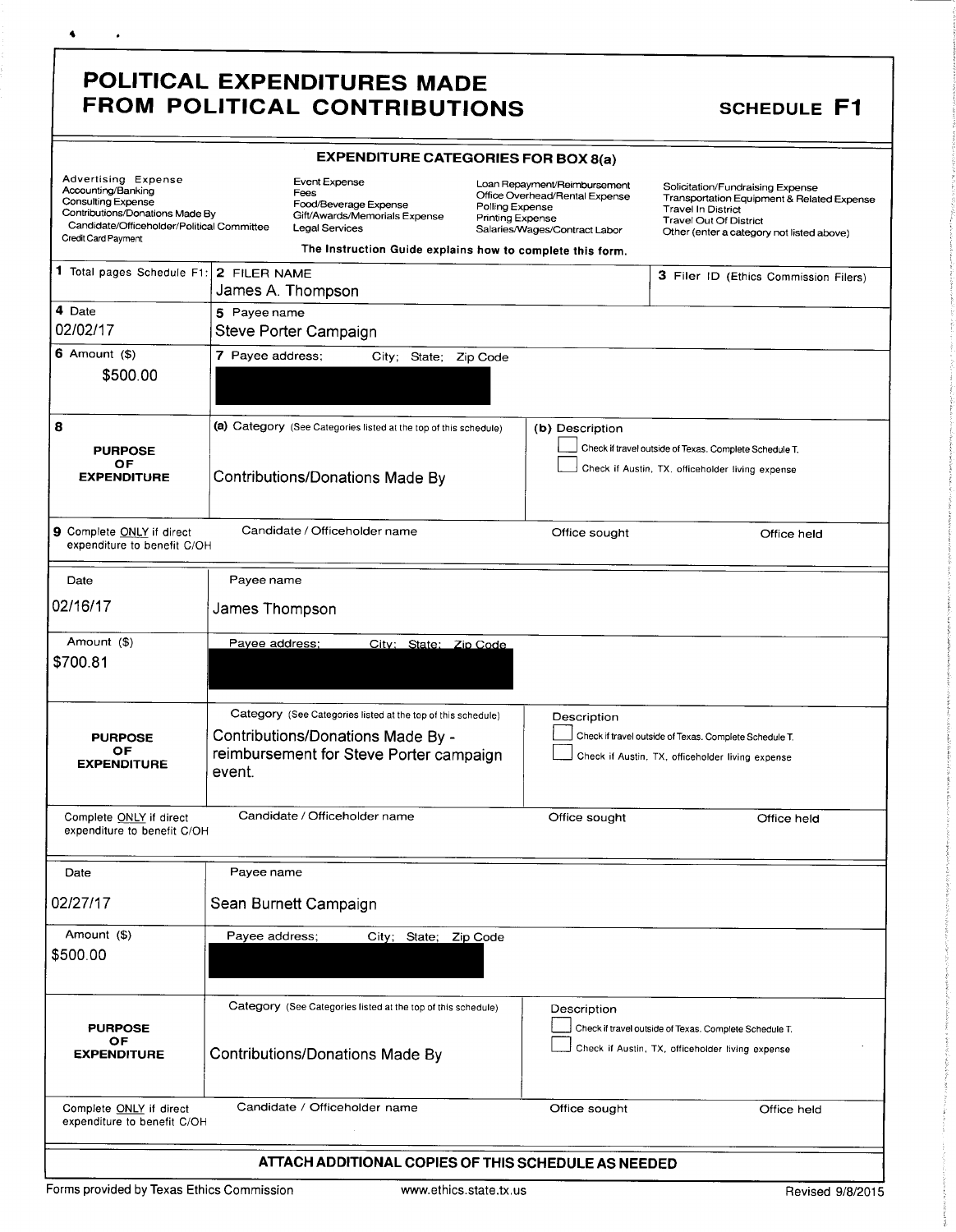### POLITICAL EXPENDITURES MADE FROM POLITICAL CONTRIBUTIONS SCHEDULE F1

¥.

 $\sim 100$ 

|                                                                                                                                                                                | <b>EXPENDITURE CATEGORIES FOR BOX 8(a)</b>                                                                                                                                                                                          |                                                                                                                                                                                                                     |                       |                                                                                                 |                                                                                                                                                                                           |  |  |  |
|--------------------------------------------------------------------------------------------------------------------------------------------------------------------------------|-------------------------------------------------------------------------------------------------------------------------------------------------------------------------------------------------------------------------------------|---------------------------------------------------------------------------------------------------------------------------------------------------------------------------------------------------------------------|-----------------------|-------------------------------------------------------------------------------------------------|-------------------------------------------------------------------------------------------------------------------------------------------------------------------------------------------|--|--|--|
| Advertising Expense<br>Accounting/Banking<br><b>Consulting Expense</b><br>Contributions/Donations Made By<br>Candidate/Officeholder/Political Committee<br>Credit Card Payment |                                                                                                                                                                                                                                     | <b>Event Expense</b><br>Fees<br>Polling Expense<br>Food/Beverage Expense<br>Gift/Awards/Memorials Expense<br><b>Printing Expense</b><br>Legal Services<br>The Instruction Guide explains how to complete this form. |                       | Loan Repayment/Reimbursement<br>Office Overhead/Rental Expense<br>Salaries/Wages/Contract Labor | Solicitation/Fundraising Expense<br>Transportation Equipment & Related Expense<br><b>Travel In District</b><br><b>Travel Out Of District</b><br>Other (enter a category not listed above) |  |  |  |
| 1 Total pages Schedule F1:                                                                                                                                                     | 2 FILER NAME                                                                                                                                                                                                                        | James A. Thompson                                                                                                                                                                                                   |                       |                                                                                                 | 3 Filer ID (Ethics Commission Filers)                                                                                                                                                     |  |  |  |
| 4 Date<br>03/24/17                                                                                                                                                             | 5 Payee name<br>March of Dimes                                                                                                                                                                                                      |                                                                                                                                                                                                                     |                       |                                                                                                 |                                                                                                                                                                                           |  |  |  |
| $6$ Amount $($)$<br>\$1,000.00                                                                                                                                                 | 7 Payee address;                                                                                                                                                                                                                    |                                                                                                                                                                                                                     | City; State; Zip Code |                                                                                                 |                                                                                                                                                                                           |  |  |  |
| 8<br><b>PURPOSE</b><br>ОF<br><b>EXPENDITURE</b>                                                                                                                                | (b) Description<br>(a) Category (See Categories listed at the top of this schedule)<br>Check if travel outside of Texas. Complete Schedule T.<br>Check if Austin, TX, officeholder living expense<br><b>Contributions/Donations</b> |                                                                                                                                                                                                                     |                       |                                                                                                 |                                                                                                                                                                                           |  |  |  |
| 9 Complete ONLY if direct<br>expenditure to benefit C/OH                                                                                                                       |                                                                                                                                                                                                                                     | Candidate / Officeholder name                                                                                                                                                                                       |                       | Office sought                                                                                   | Office held                                                                                                                                                                               |  |  |  |
| Date                                                                                                                                                                           | Payee name                                                                                                                                                                                                                          |                                                                                                                                                                                                                     |                       |                                                                                                 |                                                                                                                                                                                           |  |  |  |
| 04/18/17                                                                                                                                                                       |                                                                                                                                                                                                                                     | Kristin Tassin for FBISD Board of Trustees                                                                                                                                                                          |                       |                                                                                                 |                                                                                                                                                                                           |  |  |  |
| Amount (\$)<br>\$500.00                                                                                                                                                        | Payee address;                                                                                                                                                                                                                      |                                                                                                                                                                                                                     | City; State; Zip Code |                                                                                                 |                                                                                                                                                                                           |  |  |  |
| <b>PURPOSE</b><br>OF<br><b>EXPENDITURE</b>                                                                                                                                     |                                                                                                                                                                                                                                     | Category (See Categories listed at the top of this schedule)<br><b>Contributions/Donations</b>                                                                                                                      |                       | Description                                                                                     | Check if travel outside of Texas. Complete Schedule T.<br>Check if Austin, TX, officeholder living expense                                                                                |  |  |  |
| Complete ONLY if direct<br>expenditure to benefit C/OH                                                                                                                         |                                                                                                                                                                                                                                     | Candidate / Officeholder name                                                                                                                                                                                       |                       | Office sought                                                                                   | Office held                                                                                                                                                                               |  |  |  |
| Date                                                                                                                                                                           | Payee name                                                                                                                                                                                                                          |                                                                                                                                                                                                                     |                       |                                                                                                 |                                                                                                                                                                                           |  |  |  |
| 06/09/17                                                                                                                                                                       |                                                                                                                                                                                                                                     | Legends Hospitality                                                                                                                                                                                                 |                       |                                                                                                 |                                                                                                                                                                                           |  |  |  |
| Amount (\$)<br>\$500.00                                                                                                                                                        | Payee address;                                                                                                                                                                                                                      |                                                                                                                                                                                                                     | City; State; Zip Code |                                                                                                 |                                                                                                                                                                                           |  |  |  |
| <b>PURPOSE</b>                                                                                                                                                                 |                                                                                                                                                                                                                                     | Category (See Categories listed at the top of this schedule)                                                                                                                                                        |                       | Description                                                                                     | Check if travel outside of Texas. Complete Schedule T.                                                                                                                                    |  |  |  |
| OF<br><b>EXPENDITURE</b>                                                                                                                                                       | Check if Austin, TX, officeholder living expense<br><b>Contributions/Donations</b><br>Sponsored catering for Texana at Skeeters<br>game.                                                                                            |                                                                                                                                                                                                                     |                       |                                                                                                 |                                                                                                                                                                                           |  |  |  |
| Complete ONLY if direct<br>expenditure to benefit C/OH                                                                                                                         |                                                                                                                                                                                                                                     | Candidate / Officeholder name                                                                                                                                                                                       |                       | Office sought                                                                                   | Office held                                                                                                                                                                               |  |  |  |
|                                                                                                                                                                                |                                                                                                                                                                                                                                     | ATTACH ADDITIONAL COPIES OF THIS SCHEDULE AS NEEDED                                                                                                                                                                 |                       |                                                                                                 |                                                                                                                                                                                           |  |  |  |